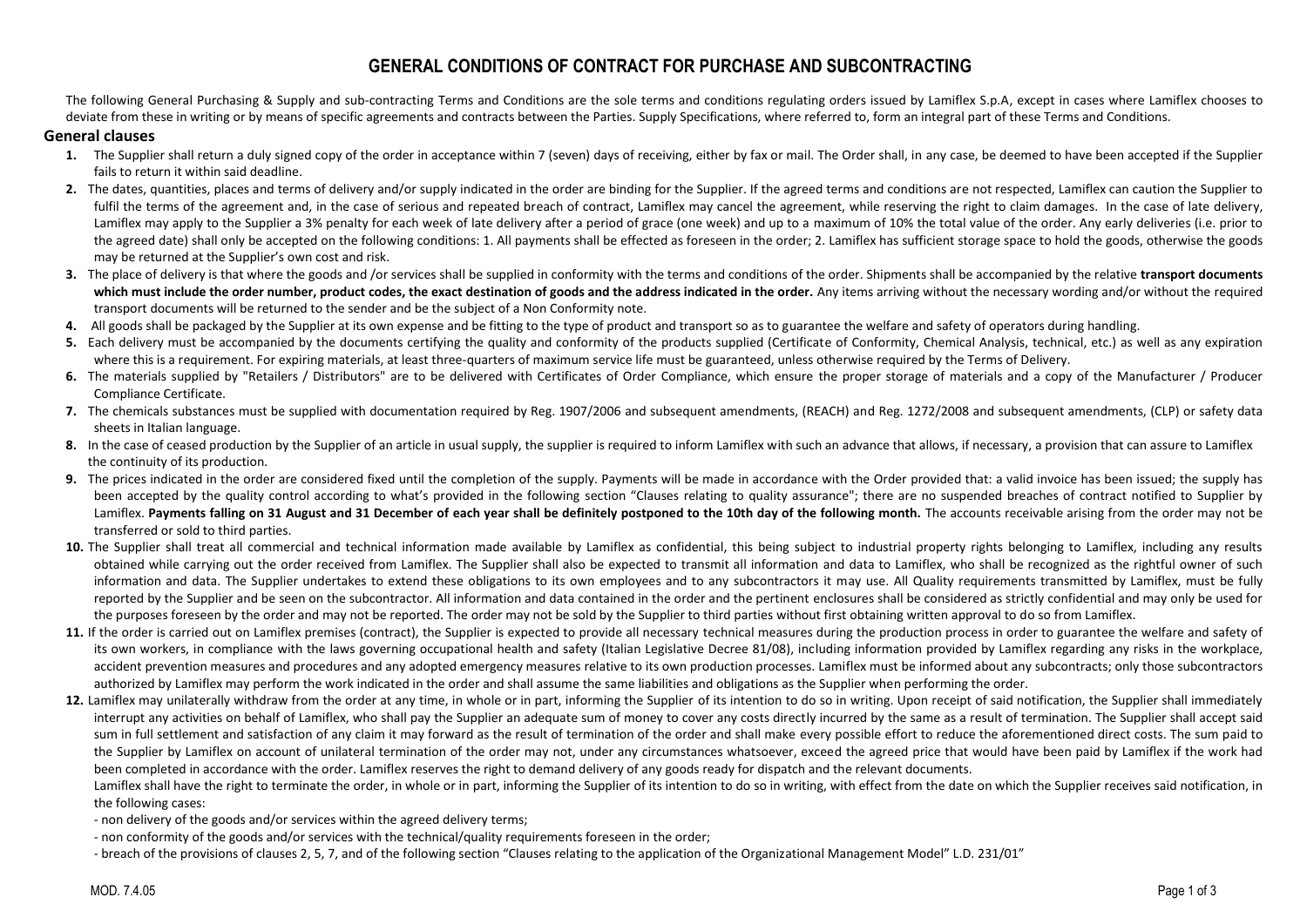# **GENERAL CONDITIONS OF CONTRACT FOR PURCHASE AND SUBCONTRACTING**

- breach of welfare, insurance, health & safety and environmental terms leading to losses or prejudice for Lamiflex;

- the Supplier discontinues its business or starts bankruptcy proceedings, enters receivership, is involved in agreements with creditors or any other winding-up proceedings.

If the order is terminated, Lamiflex shall have the right to claim a refund for all costs, expenses and burdens it may have incurred, included therein those deriving from the procurement of the Supply from third parties; Lamiflex shall also have the right to obtain damages for any further losses incurred as a result of terminating the order.

13. All business relations arising from this agreement are governed and regulated by Italian Law. Any disputes arising from such relations as a result of this agreement shall be decided exclusively by the Bergamo Court of Law, expressly excluding any alternative law courts.

### **Clauses relating to the application of the Organizational Management Model L.D. 231 / 01**

14. The Supplier declares to be aware of the provisions of Legislative Decree 231/2001, and that he acknowledges the provisions of the Code of Ethics of Lamiflex SpA, and he declares to conduct his business in accordance with appropriate procedures, to avoid the occurrence of any illicit facts relevant to pursuance of the said Decree. Any breach or attempt to breach by the Supplier, and any person who works for him, of the code of ethics of Lamiflex S.p.A. or relevant behaviour under the above law, which the Company at any time has become aware of, entitles the Company to terminate the contract for due reason.

### **Clauses relating to Quality Assurance**

- **15.** The Supplier undertakes to guarantee and maintain the level of Standard of quality set at the time of qualification for the entire duration of the supply (including skills, qualifications of people, processes, etc.). Lamiflex reserves the right to introduce a specific Quality Control or Acceptance Test to suit the goods and/or services foreseen in the order.
- **16.** Upon being notified, the Supplier (including sub-contractors, if any) shall recognize the rights of Lamiflex, the Customer or any Surveillance Body to access plants where the goods are manufactured or services are carried out and to view the relative documentation without this relieving the Supplier from its obligations of warranty or constituting acceptance.
- 17. The Supplier guarantees that the supply shall comply with the specifications indicated in the order and pertinent enclosures and that it is free of faulty materials and/or manufacturing defects, design faults and software errors, where applicable. Before making any changes, the Supplier shall inform Lamiflex. Unless otherwise specified, all supplies must conform to the review of technical documents in force on the order issue date.
- **18.** Should the products fail to respect the Supply Specifications (non conforming products), the Supplier shall immediately inform the Lamiflex Quality Control department, segregate and clearly identify the product as being NC, awaiting written decisions from LQC concerning their approval and subsequent processing.
- **19.** Acceptance of goods and/or services is subject to inspection and/or checks in order to ensure accuracy, suitability and the absence of flaws. Lamiflex shall inform the Supplier of any such problems immediately upon discovery. Any items found to be non-conforming at acceptance and/or during manufacturing shall be replaced entirely at the Supplier's own expense within the term of 10 days from receipt of the goods, even if the corresponding invoice has already been paid. Failure to do so shall give Lamiflex the right to correct the faulty material itself or have it corrected by third parties at the Supplier's expense, reserving the right to claim further damages including losses due to production standstill.
- 20. Any time that Lamiflex discovers a case of non conformity, it shall immediately inform the Supplier by means of a Non Conformity Report (NCR). The Supplier shall be charged for each NCR. The cost of NC management is €50 and is charged to the third signal in a calendar year.
- **21.** The Supplier acknowledges and agrees that the delivery is not accepted will be deemed never delivered and in this case will be applied step 2.

### **Additional clauses for Aeronautical Field Suppliers (A)**

- **22.** If not certified yet in accordance with EN-AS-JISQ-9100, the Supplier shall take all efforts to acquire this certification.
- **23.** The supplier shall ensure the prevention of any counterfeit parts.
- 24. Any modification to the organization, process, products or services including changes to the use of sub-contractors or production sites that are involved in the order in progress must be agreed in advance.
- **25.** In the case of subcontracting, the supplier is required to ensure the flow-down of Lamiflex requirements.
- **26.** The supplier is required to keep and make available the supporting documentation for a period of not shorter than five years from the date of delivery.
- **27.** The supplier shall ensure that his employees are aware of: